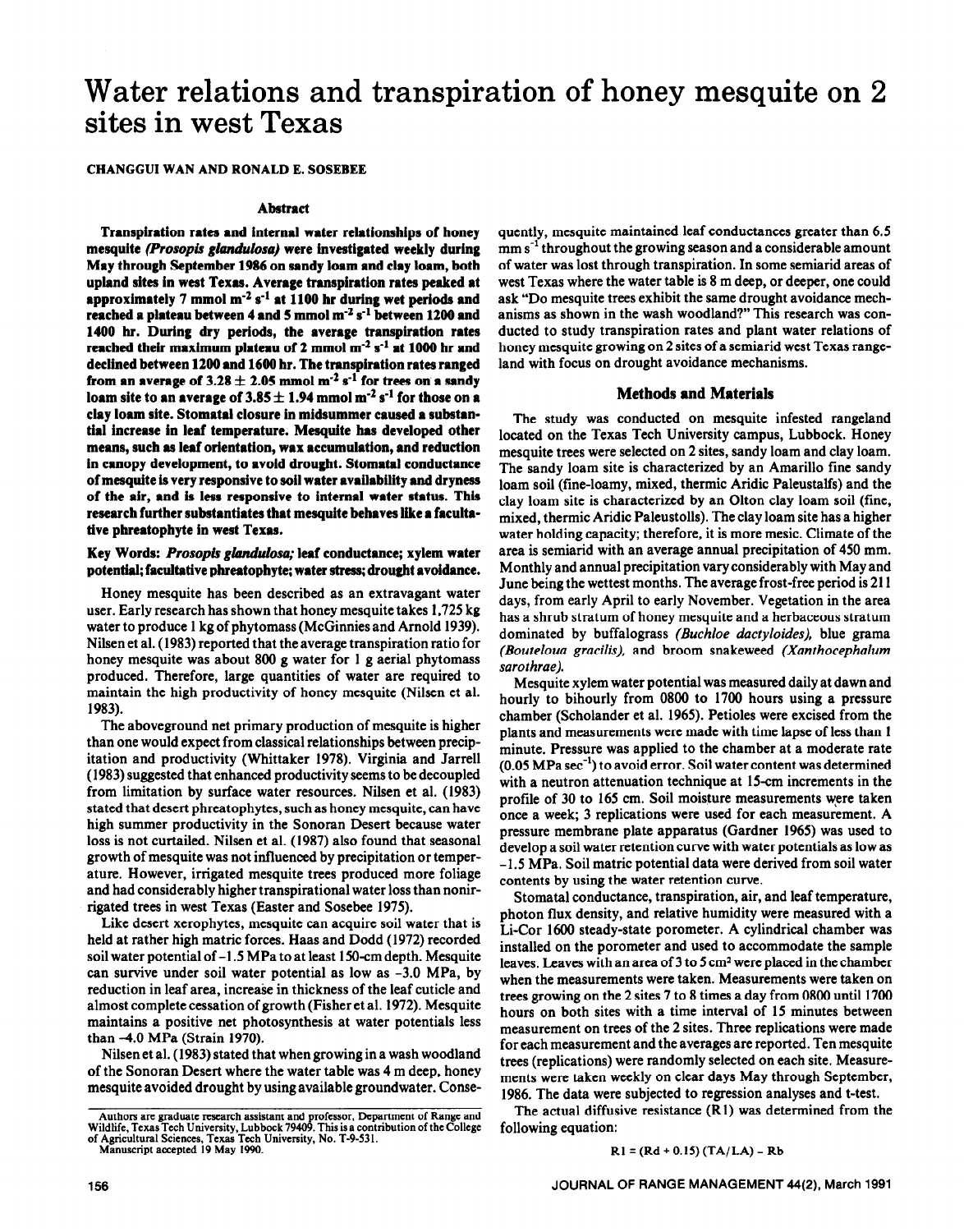

**Fig. 1. Leaf-xir vapor pressure difference (VPD) transpiration (E), leaf conductance (g), photosynthetic photon flux density (PPFD) and xylem**  water potential (XWP) in a representative mesquite tree during a wet day **(27 June 1986, soil metric potential -0.03 MPa) on Texas Tech campus, Lubbock.** 

where:

**Rd = diffusive resistance displayed by the porometer,** 

**TA = true area of the sample baf and,** 

- **LA = leaf area entered into the Li-Cor 1600,**
- Rb = boundary layer resistance. In Li-Cor 1600, a default value of Rb was **set at 0.15 s cm-'.**

**The** average boundary layer resistance (Rb) of mesquite leaves was calculated to be  $0.149$  to  $0.160$  s cm<sup>-1</sup>, using the equation (Cowan and Milthorpe 1968):

$$
Rb = 1/[0.294(u/b)^{1/2}]
$$

where:

 $u =$  wind speed, cm s<sup>-1</sup> and,

 $b =$  the surface dimension of the leaf (about 0.4-0.5 cm for mesquite leaves). The calculated Rb was very close to the default value of Rb in the Li-Cor 1600 porometer. Rb was much smaller than stomatal resistance ( $>$ 1 s cm<sup>-2</sup>) and was not a major resistance in transpirational water loss.

The actual stomata1 conductance was determined as the reciprocal of actual diffuse resistance and actual transpiration rate was the product of measured transpiration rate and LA/TA.

## **Results and Discussion**

Leaf conductance and transpiration of mesquite declined during the drought of July as compared to a wet June (Fig. 1 and 2). Six-fold reduction in daily average leaf conductance (from 5.23 to



**Fig. 2. Leaf-air vapor pressure difference (VPD), photosynthetic photon**  flux density (PPFD), transpiration (E), leaf conductance (g) and xylem **water potential (XWP) in a representative mesqutte tree during 8 drought day (29 July 1986, soil metric potential -1.5 MPa) on Texas Tech campus, Lubbock.** 

 $0.84$  mm s<sup>-1</sup>) in the summer was a reflection of reduced soil water availability. When soil water was less available, mesquite trees did not transpire as much as those receiving ample water (daily average transpiration 1.46 vs. 4.54 mmol  $m^{-2} s^{-1}$ ), regardless of the atmospheric evaporation demand. Coupling of stomatal conductance with soil water availability was more obvious for trees growing on the different soil types. The seasonal trend of daily average transpiration rate on the 2 sites follows the same pattern as soil water potential (Fig. 3). Before mid-June, soil matric potential of the clay loam was considerably higher than that of the sandy loam; so were the transpiration rates. From 13 June to 8 July, the soil matric potentials were high  $(>-0.5 \text{ MPa})$  on both sites, and greater transpiration rates were found on the sandy loam, indicating a greater uptake from that site. A related study has shown that mesquite taps deep horizons sooner on the sandy loam as compared to the clay loam site. In July, water content in 30 to 165 cm profile was  $57\%$  of field capacity on the sandy loam, while it remained 80% on the clay loam (Wan 1987). Consequently, stomatal conductance and transpiration were over 2-fold greater for trees on the clay loam site in midsummer because the soil water content was higher (Fig. 4).

In late July, mesquite trees had similar xylem water potentials on both clay loam and sandy loam sites in spite of different amounts of available soil water. However, they transpired at different rates (Fig. 5). From 29 July to 6 August, trees on the clay loam transpired 59 to 125% more water than trees on the sandy loam site with similar leaf areas.

When soil water was most available, as on 6 June, the trees transpired more water (more than 2-fold) than on 31 July when soil water was limited. Yet, the xylem water potential was higher on 6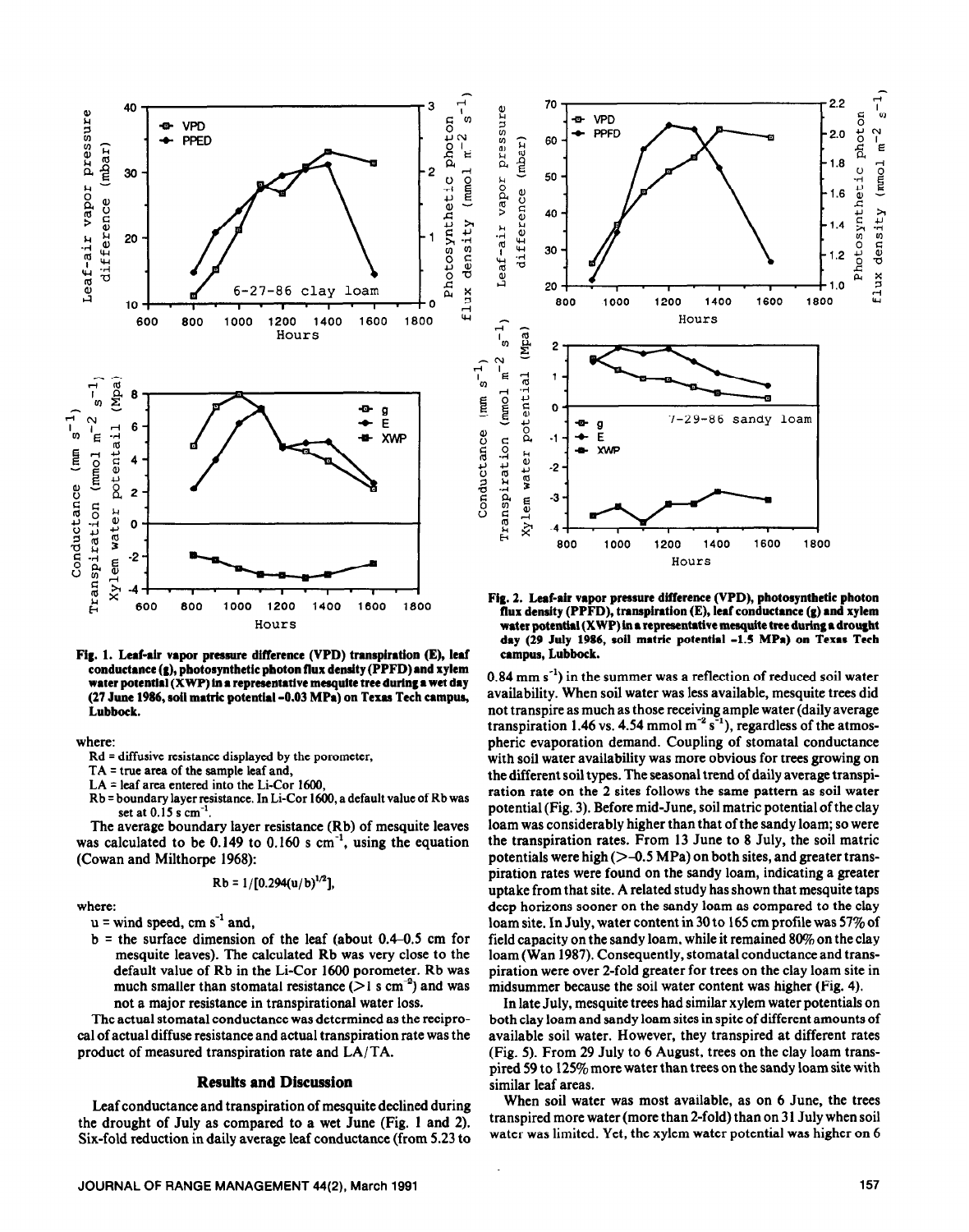



June  $(-3.1 \text{ MPa})$  than that in late July  $(-3.8 \text{ MPa})$ . Through an efficient water transport system, the plant with ample water supply (6 June) can maintain higher xylem water potentials with increased transpiration rates, and thus avoid water stress (Hall and Schulze 1980). In contrast, when the soil is dry, the trees greatly restrict transpirational water loss in the afternoon through stomatal closure. Thus, water potential recovered or became less negative in the afternoon (Fig. 1 and 2) because transpirational water loss declined. Slopes of the curves in Figure 4 represent resistance to water flow which is largely dominated by soil water availability for a particular plant species (Schulze and Hall 1982). When dawn xylem water potential decreased to about -2 MPa in trees on the sandy loam soil, resistance increased and transpiration was greatly reduced.

Stomata respond sensitively to changes in VPD. Stomatal closure is sufficient to reduce transpiration rate even when mesquite is subjected to higher evaporation demands. On 26 June 1986, as VPD increased from 18.8 mbar at 1100 hours to 25.8 mbar at 1500 hours, the transpiration rate decreased by  $38\%$  (from 10.6 to 6.5  $\mu$ g)



**Fig. 4. Diurnal changes in leaf conductance, transpiration and xylem water potential in mesquite trees on 29 July 1986. The measurements were taken on trees growing on 2 sites on the Texas Tech campus, Lubbock. The error bars represent standard error of means. The average soil water content in 30-165 cm profile was 10.6% and 6.6% for the clay loam and sandy loam, respectively. Soil metric potential at 60-cm depth (highest matric potential in the proflle) was -0.7 MPa and -1.5 MPa for the clay loam and sandy lorm, respectively. Differences in conductance**  and transpiration between the 2 sites were significant (P<0.01).

 $\text{cm}^{-2}$  s<sup>-1</sup>), which otherwise would have increased by 37% if the stomata1 conductance had remained the same. This response represents a feedforward control. It can prevent water potential from declining as evaporative demand increases. The plant water potential remained stable at -3.1 MPa in the afternoon as a result



**Fig. 5. Relationship between xylem water potential and transpiration in mesquite trees growing on Texas Tech campus, Lubbock, Texas May through September 1986. The Intercept on Y axis is dawn xylem water potential. Soil metric potential at 6O-cm depth was -0.4 MPa on 6 June**  and was -0.7 MPa and -1.5 MPa for the clay loam and sandy loam, **respectively, on 31 July.**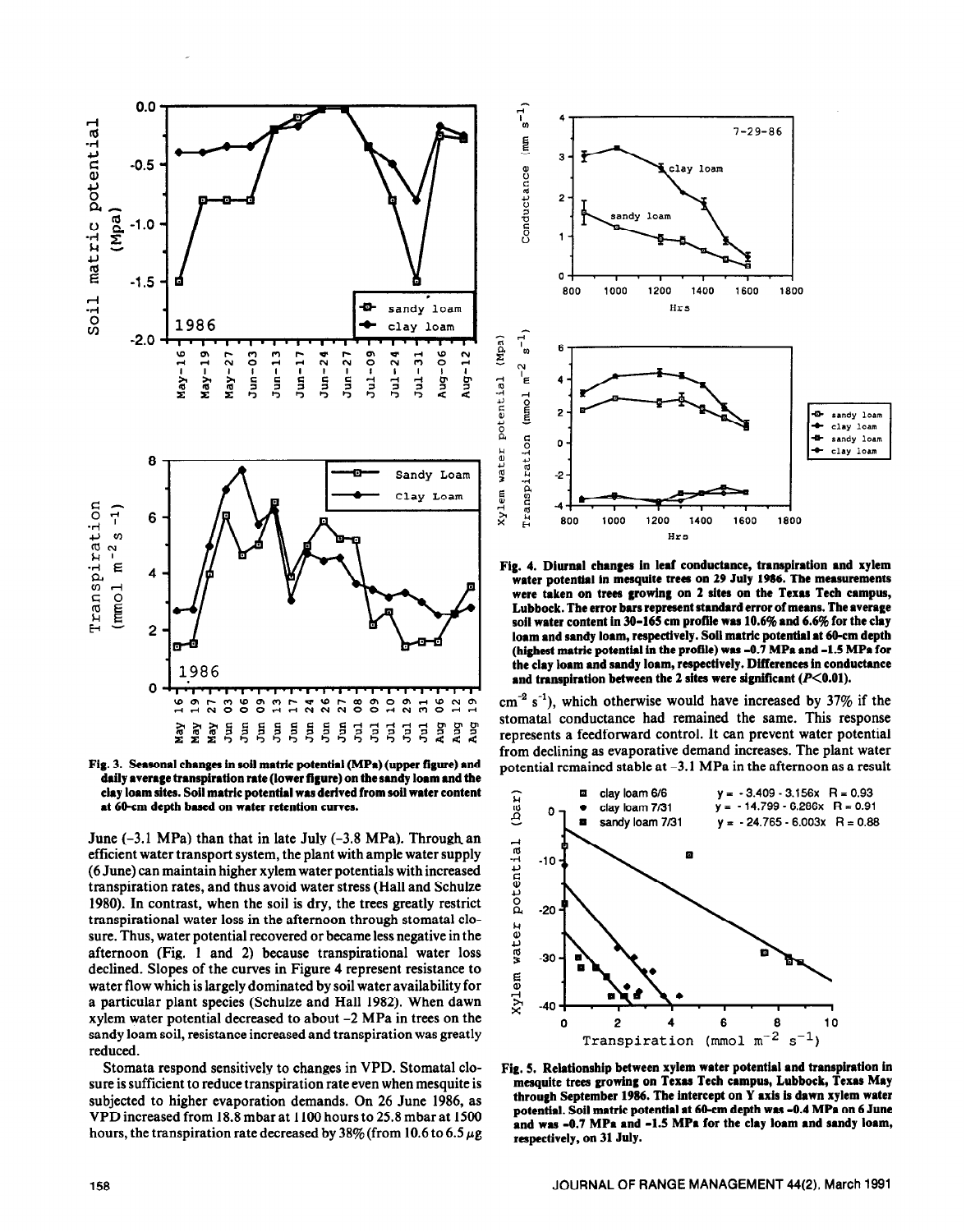

Fig. 6. Leaf conductance of mesquite on 2 sites as a function of air-leaf vapor pressure difference. The measurements were made from 3 trees on each site 29, 1 July, and 6 August 1986 on the Texas Tech campus, Lubbock. Soil matric potential at 60-cm depth was -0.7 MPa on the clay loam and  $\leq$ -1.5 MPa on the sandy loam.

of stomata1 closure. A linear response of stomata to VPD was observed during a drought period on the 2 sites (Fig. 6).

Stomata1 aperture is not only affected by VPD, but also by soil water status. Previous work (Easter and Sosebee 1975) has shown that mesquite trees on a xeric site did not transpire as much as those on a more mesic site when environmental conditions (except soil water potential) were the same. Our data indicate that maximum daily stomatal conductance is linearly  $(P<0.01)$  correlated with soil water status on both the fine sandy loam  $(r = 0.88)$  and the clay loam soil (r = 0.67) (Fig. 7). As soil water was depleted, daily maximum stomatal conductance was greatly reduced. Hence, in June when soil water was most available, the trees had daily maximum stomata1 conductances of 2.8 to 6-fold higher than in midsummer.

Stomata1 conductance of mesquite is less responsive to internal water status. In midsummer, leaf conductance exhibited a continuous decline from morning until afternoon, but xylem water potential dropped to the lowest level at midday and increased in the afternoon (Fig. 4). In the wet season, however, midday stomata1 closure was probably caused by lower xylem water potential (Fig. 1).

On a typical sunny day on the Texas Tech campus in the summer, total solar radiation was about 1000 W  $m<sup>-2</sup>$  in the afternoon. If the soil is wet and stomata are open, mesquite can transpire 7.5 mmol  $m^{-2} s^{-1}$ . Under these conditions latent heat transfer plays a significant role in the plant's energy balance and about 33%

Table 1. Diurnal change in air and leaf temperature on a typical summer day. Each number is an average of 3 measurements. Data were collected **on 31 July 1986.** 

| Hour | Sandy loam |      | Clay loam |      |
|------|------------|------|-----------|------|
|      | Air        | Leaf | Air       | Leaf |
| 800  | 27.8       | 27.7 | 27.4      | 26.8 |
| 1000 | 31.5       | 31.4 | 30.1      | 30.0 |
| 1100 | 35.4       | 34.7 | 33.4      | 32.9 |
| 1200 | 36.1       | 36.1 | 35.8      | 35.7 |
| 1300 | 38.4       | 38.9 | 37.6      | 37.3 |
| 1400 | 39.8       | 40.3 | 39.7      | 39.9 |
| 1500 | 41.5       | 42.1 | 39.9      | 40.2 |
| 1700 | 42.9       | 43.5 | 42.5      | 42.6 |
| ī    | 36.7       | 36.8 | 35.8      | 35.7 |



Fig. 7. Relationship between daily maximum leaf conductance and soil water content (w/w). Leaf conductance is an average of 3 measurements. Soil water content represents an average of the 30 to 60 cm profile (n = 9). **P** = 0.0064 for the clay loam and 0.0068 for the sandy loam soils. Soil water content declined from June to early August.

of incident radiation can be dissipated by transpirational cooling  $(43.78$  J mmol<sup>-1</sup>  $\times$  7.5 mmol m<sup>-2</sup> s<sup>-1</sup>/1000 W m<sup>-2</sup>). Mesquite's highest average daily rate of transpiration was only 7.64 mmol  $m^{-2}$  $s^{-1}$ , which is much lower than cultivated pasture species such as alfalfa *(Medicago sutivu) (Sosebee 1980).* Some desert species, such as *Phragmites communis* growing in a moist habitat, but under high evaporative demands, can transpire at much higher rates than mesquite trees, thus bringing leaf temperatures to 8° C lower than the ambient temperature (Pearcy et al. 1974). For our trees, leaf temperatures of  $1^{\circ}$  C lower than ambient were uncommon. In most cases, leaf temperatures were higher than ambient temperatures even when the soil water was readily available (through midday stomata1 closure). This indicates that a mesquite tree is a conservative plant in consumptive water use. It maintains its leaf temperature close to the ambient, instead of several degrees below (Table 1). In the latter case, extra water has to be transpired, which represents wasted water, especially when the leaf temperature is within the optimum range for photosynthesis. This dehydration avoidance mechanism may not bring any benefit to mesquite trees, since on the native rangeland, water saved may be used by the competitive plant species or lost through evaporation. However, dehydration avoidance allows conservation of water since deep